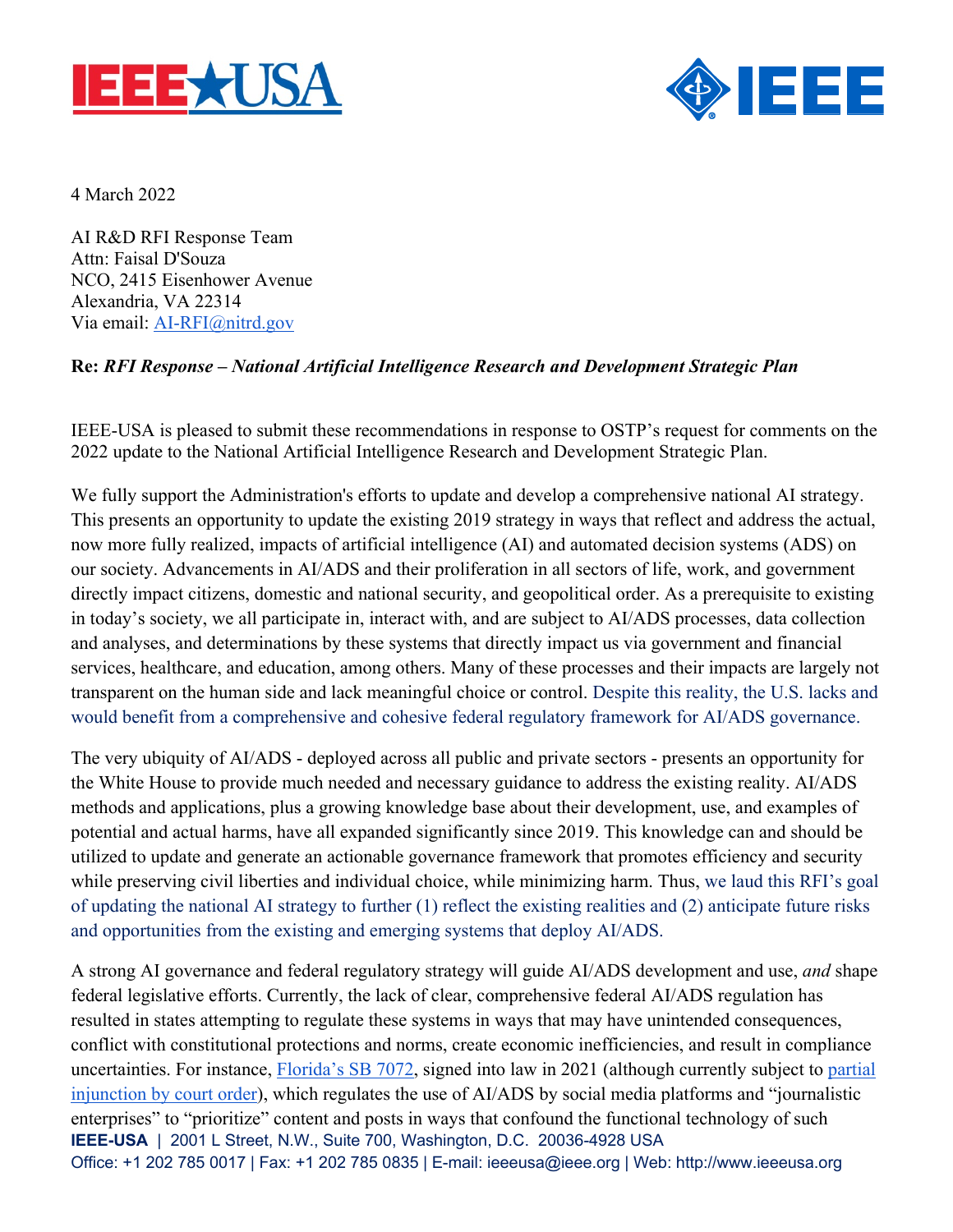platforms, and directly impacts free speech, interstate commerce, federal communications regulation, and preemption under other federal laws.

To be effective, our National AI strategy should be broadly expanded to include strategies for understanding and addressing the ethical, legal, and societal implications of AI/ADS technologies, and to ensure their safety and security regardless of their complexity. Below you will find specific recommendations; we have also attached our recent position statements on the governance of AI/ADS.

IEEE-USA thanks the OSTP for considering these comments in the Office's revisions to the National AI Strategic Plan. We would welcome any further discussions with OSTP on these matters. If you have questions, please do not hesitate to contact Erica Wissolik at (202) 530-8347 or e.wissolik@ieee.org.

Sincerely,

Deborah Cooper

De Vote le Corper

IEEE-USA President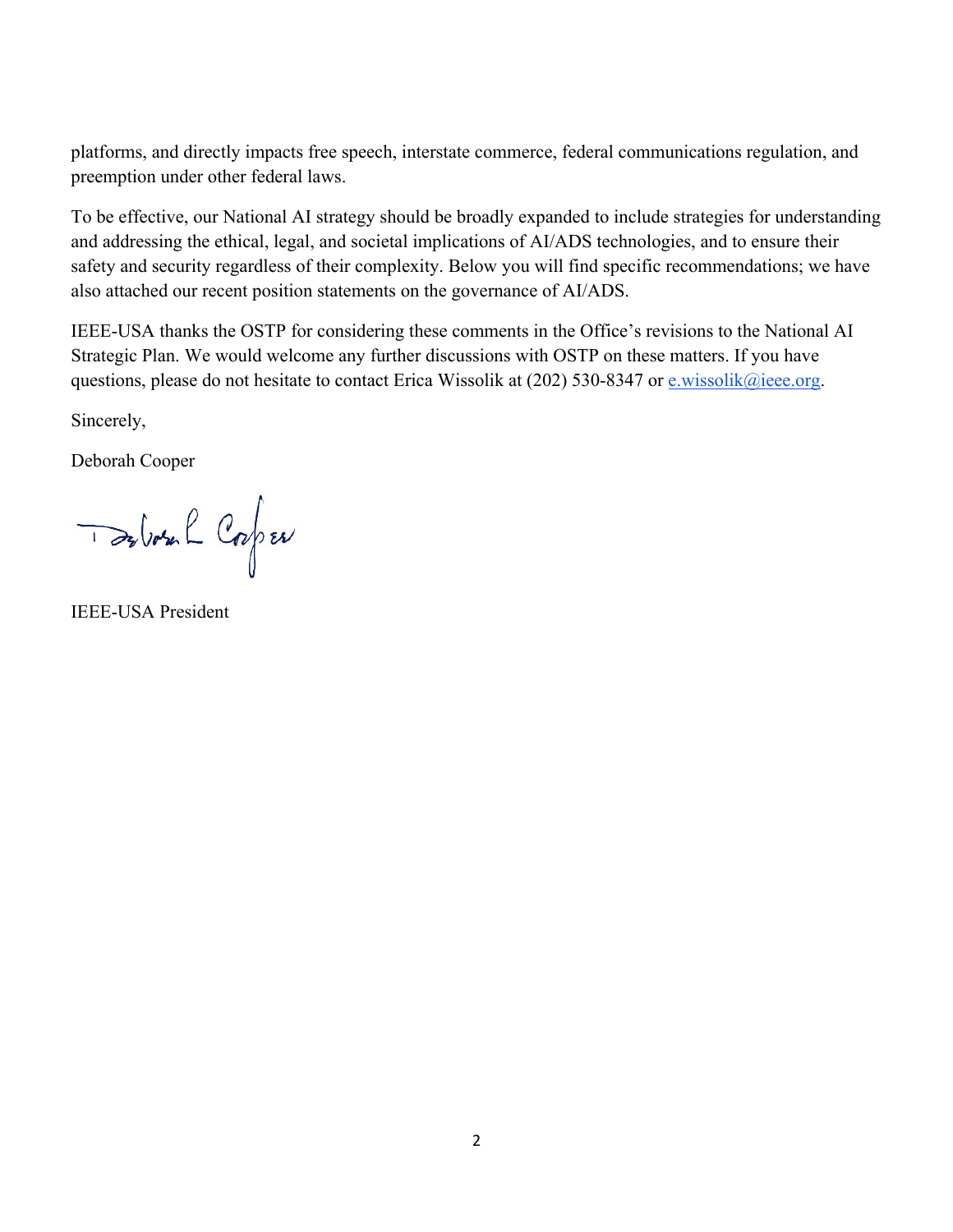### **IEEE-USA RECOMMENDATIONS: Updates to the National Artificial Intelligence Research and Development Strategic Plan (2022)**

**These recommendations are drawn directly from recently adopted IEEE-USA position statements directly applicable to, and useful in, updating and developing the National AI Research and Development Strategy. These recommendations provide building strategies that proactively address the ethical, legal, and societal implications of systems that deploy AI and automated decision systems (ADS) and identify more recent research, implementation, and standards frameworks.**

- **1. Create a clear legal and procedural framework for data ownership, data rights, and privacy**:
	- **a.** Update, and create clear, coherent, and comprehensive data protection law(s) at the federal level that;
		- **i.** Build legal standards on the limits of data use and privacy
		- **ii.** Require clear notice of data use practices that 'by-design' are explicit opportunities for proactive user consent
		- **iii.** Mandate transparency and user control for use of individual data

#### **2. Require redress mechanisms for systems that deploy AI/ADS**:

- **a.** Create easily accessible pathways for stakeholders to review, verify, and contest personal data and decisions about that data
- **b.** Require AI/ADS system developers to share well understood, explainable descriptions of systems that deploy AI/ADS at multiple levels of details including explanations that are transparent to the layperson
- **c.** Enact and implement clear statutory culpability and means of civil redress for entities that deploy AI/ADS that are responsible for harm to individuals, groups, or environments.

### **3. Address disparate impacts and harms of systems that deploy AI/ADS**:

- **a.** Develop metrics for accountability fairness, privacy, safety, and security by engaging Ethics in Action and IEEE P7000™ working group experts from the series of standards already produced and those under development for support and guidance. The IEEE P7000 series addresses specific issues (such as accountability, fairness, privacy, safety, security) at the intersection of technological and ethical considerations. Working group members are experts on these standards.
- **b.** Develop transparency mechanisms for the use and impacts of AI/ADS systems
- **c.** Build financial support lines and grants to research how the use of AI/ADS may disparately impact or disadvantage vulnerable individuals or groups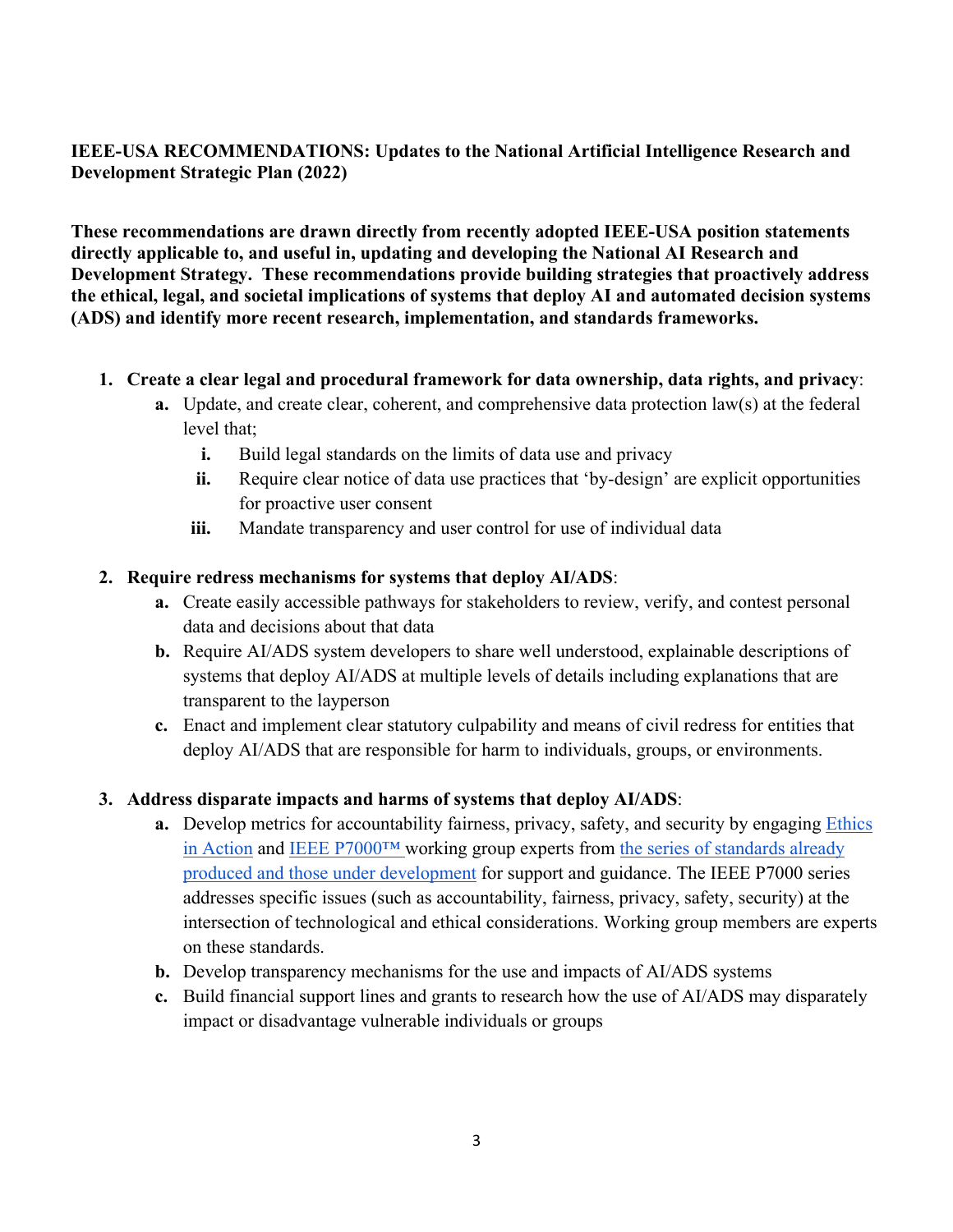## **4. Promote transparency, human agency, and accountability in the design and use of systems that deploy AI/ADS**:

- **a.** Create verification and validation procedures, transparency standards, and mechanisms for redress
- **b.** Develop international agreements for AI/ADS systems' responsible use, governance, and impacts on human rights
- **c.** Engage Ethics in Action and IEEE P7000™ working group experts from the series of standards already produced and those under development for support and guidance. The IEEE P7000 series addresses specific issues (such as accountability, fairness, privacy, safety, security) at the intersection of technological and ethical considerations. Working group members are experts on these standards.

### **5. Provide for public input on the governance of systems that deploy AI/ADS,** by:

- **a.** Increase investment in public education so laypersons (1) generally understand how AI/ADS function and are aware of the prevalence of their use across private and public sectors and communication platforms, and (2) develop awareness of the potential impacts of systems that deploy AI/ADS (promoting citizen resiliency)
- **b.** Develop mechanisms for soliciting multi-stakeholder and diverse public input on the governance of systems that deploy AI/ADS, particularly from marginalized or vulnerable communities
- **c.** Engage IEEE-SA Working Group members from the new P3119™ *Standard for the Procurement of Artificial Intelligence and Automated Decision Systems* which aims to address the needs of government workers, policymakers, and technologists. The IEEE P3119 Working Group intends to establish a uniform set of definitions and a process model for the procurement of AI and ADS by which government entities can address socio-technical and responsible innovation considerations to serve the public interest. The process requirements include a framing of procurement from an IEEE *Ethically Aligned Design* (EAD) foundation and a participatory approach that redefines traditional stages of procurement as: problem definition, planning, solicitation, critical evaluation of technology solutions (e.g., impact assessments), and contract execution. The purpose of IEEE P3119 is:
	- To establish a uniform set of definitions and process requirements that address the sociotechnical and responsible innovation challenges in the procurement of AI/ADS,
	- To help support agencies adapt their processes for procuring AI/ADS systems responsible for the public interest, and
	- To promote ethically aligned values and robust public engagement in the process model.

# **6. Develop an AI/ADS education pipeline**:

**a.** Develop resources for and investing in AI/ADS education at the elementary, secondary, and postsecondary levels that covers technical material and ethical considerations that arise when systems deploy AI/ADS